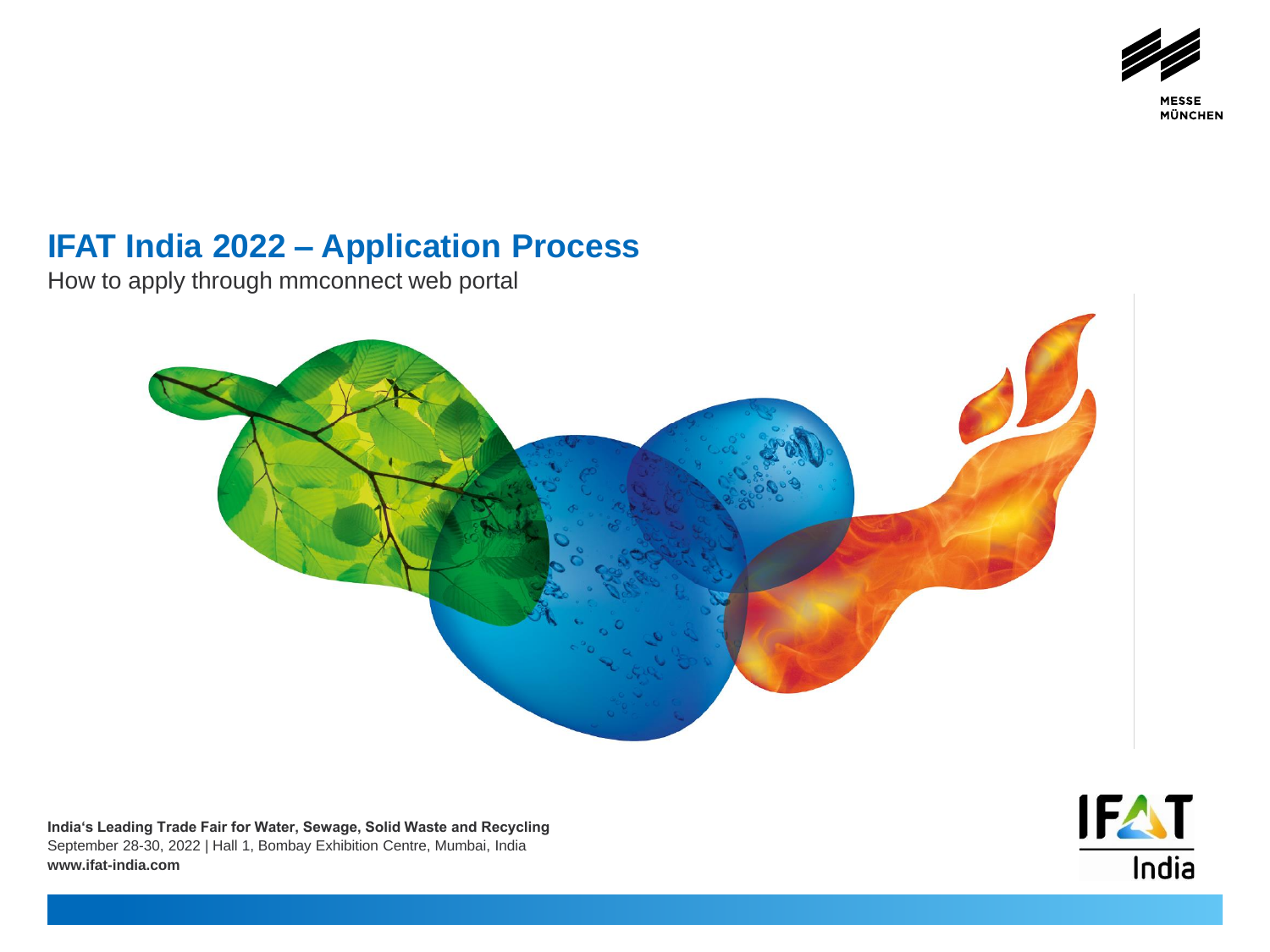

## **Quick guide**

### **Register**

- 1. Register yourself at MMI Connect & create your Login ID to access MMI Connect
- 2. Login to [MMI Customer Portal \(mmiconnect.in\)](https://mmiconnect.in/app/global/event-home-page?utm_campaign=eloqua&utm_medium=mail&utm_content=IFI_2021_E_EML_02_EN&utm_source=eloqua)

### **Apply**

- 1. Choose your trade fair IFAT INDIA 2022
- 2. Enter your details to the application form
- 3. You receive confirmation e-mail that application was submitted successfully
- 4. You receive confirmation e-mail that application is approved
- 5. Click on the link in the e-mail and select the package you would like to book, eg. raw space, shell scheme package basic
- 6. You receive confirmation e-mail that you can start creating your online profile
- 7. Complete your company profile

### **Download Invoice**

1. View and download proforma invoice.

**…**at a later stage you can place your technical orders with the same login in this system – we keep you updated on the process. Your IFAT INDIA project team!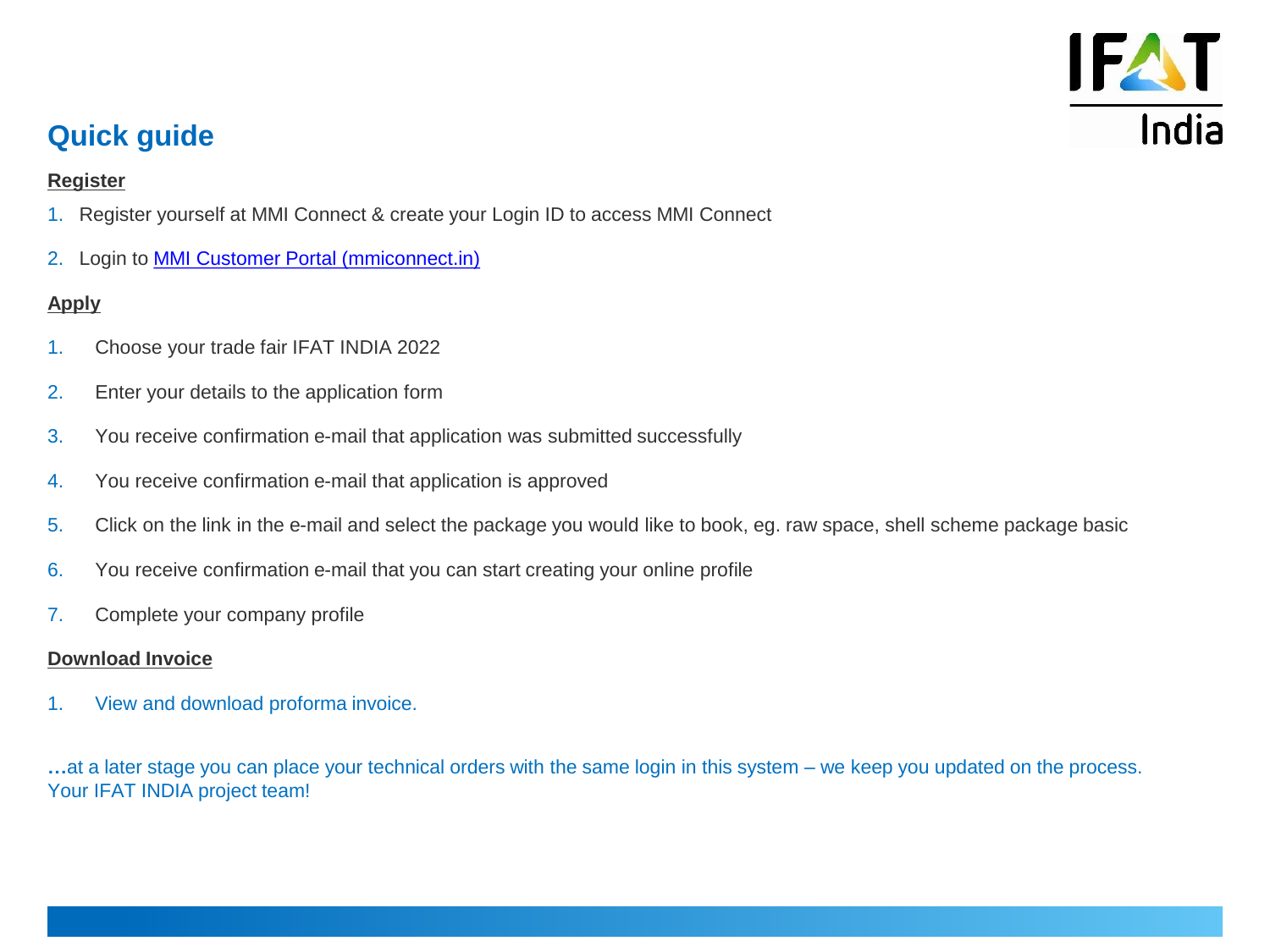

## **Register**

- 1. Register yourself at [MMI Connect](https://mmiconnect.in/app/global/event-home-page) & create your Login to MMI Connect
- 2. Login to [MMI Customer Portal \(mmiconnect.in\)](https://mmiconnect.in/app/global/event-home-page)

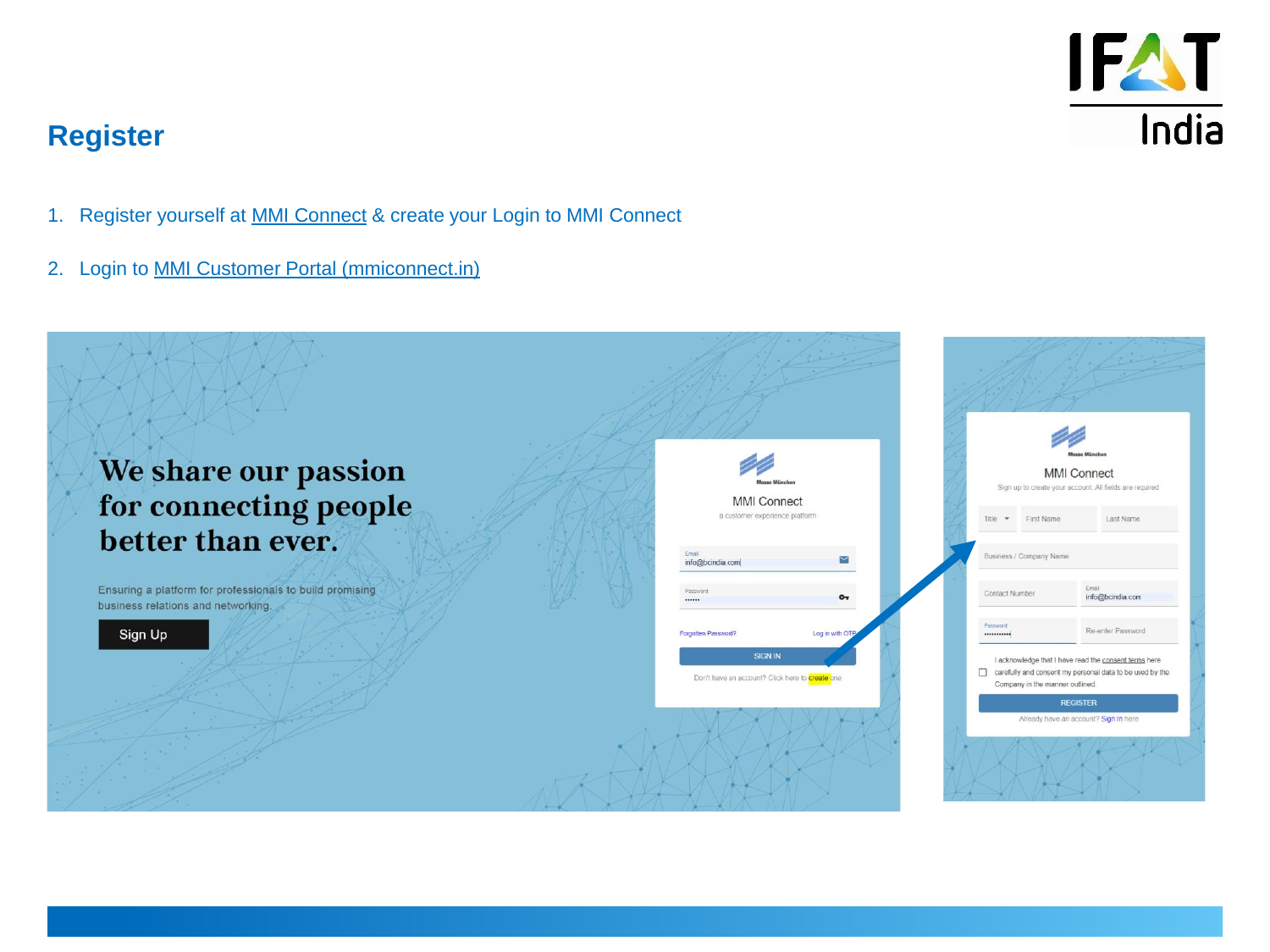

#### 1. Choose your trade fair IFAT INDIA 2022

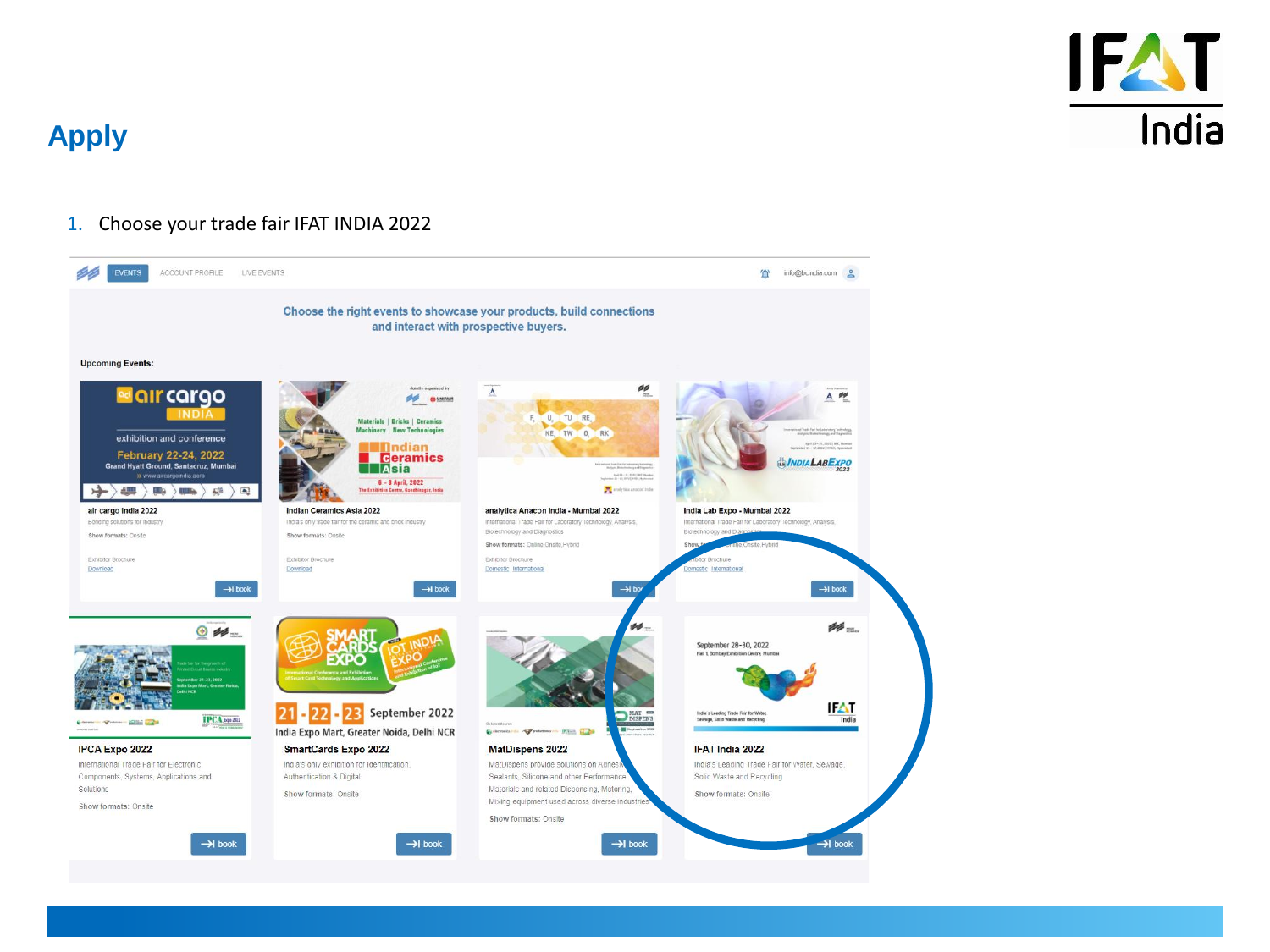

| 2.                |                                                          | Enter your details to the application form              |                                                                                                                                                                                        |                                            |                                          |                                                               |
|-------------------|----------------------------------------------------------|---------------------------------------------------------|----------------------------------------------------------------------------------------------------------------------------------------------------------------------------------------|--------------------------------------------|------------------------------------------|---------------------------------------------------------------|
| <b>ONBOARDING</b> |                                                          |                                                         |                                                                                                                                                                                        |                                            | santosh.jogal@mm-india.in<br>$\geq$<br>个 |                                                               |
| Onboarding        | 命 · IFAT India · Onboarding                              |                                                         |                                                                                                                                                                                        |                                            | IЮ<br>India                              | <b>GST</b>                                                    |
|                   | <b>Fill Show Profile</b>                                 | <b>(?)</b> Application Form                             | <b>Product Index</b>                                                                                                                                                                   | $\circ$<br>S Status                        | $\circ$                                  | if your company does<br>۰                                     |
|                   | <b>Create Show Profile:</b>                              |                                                         |                                                                                                                                                                                        |                                            |                                          | not have a GST                                                |
|                   |                                                          |                                                         | We request you to provide some information about your business to create a show specific profile for your participation. This show profile is limited to this specific event only.     |                                            |                                          | number - please                                               |
|                   |                                                          |                                                         | To make it easier for you, please select the check box to copy data from account profile. You can edit this information but these changes will not be updated in your account profile. |                                            |                                          | choose GST Not                                                |
|                   | Company Name<br><b>IFAT India</b>                        |                                                         | Arldrage<br><b>Bombay Exhibtion Centre</b>                                                                                                                                             |                                            |                                          | <b>Available</b>                                              |
|                   | City                                                     | Postal Code                                             | Country                                                                                                                                                                                | State                                      |                                          |                                                               |
|                   | Mumbai                                                   | 400093                                                  | India                                                                                                                                                                                  | Maharashtra                                |                                          |                                                               |
|                   | Company Contact Number<br>$\frac{1}{2}$ +91 + 9900443311 | Company E-Mail<br>info@ifat-india.in                    | Website<br>https://ifat-india.in                                                                                                                                                       | Trade associations Membership              |                                          |                                                               |
|                   |                                                          |                                                         | https://mm-india.in/                                                                                                                                                                   |                                            |                                          |                                                               |
|                   | <b>GST</b> Compliance<br><b>GST Not Available</b>        | <b>GST No</b><br><b>NA</b><br><b>NA</b>                 | <b>DAN NA</b><br><b>NANA</b>                                                                                                                                                           | <b>TAN No</b><br><b>NAVA</b>               |                                          | and enter to all GST<br>$\blacksquare$<br>related boxes NA in |
|                   | Your company Headquarter Country                         |                                                         |                                                                                                                                                                                        | order to proceed the                       |                                          |                                                               |
|                   | <b>Event Contact Person Details:</b>                     |                                                         |                                                                                                                                                                                        |                                            |                                          | application process                                           |
|                   | Title<br><b>First Name</b><br>Mr.<br>Santosh             |                                                         | Last Name<br>Jogal                                                                                                                                                                     | Designation<br><b>Sr. Exhibiton Manger</b> |                                          |                                                               |
|                   |                                                          |                                                         |                                                                                                                                                                                        |                                            |                                          |                                                               |
|                   | E-Mail<br>info@ifat-india.in                             | <b>Contact Numb</b><br>$\frac{1}{200}$ +91 = 9901160060 |                                                                                                                                                                                        |                                            |                                          |                                                               |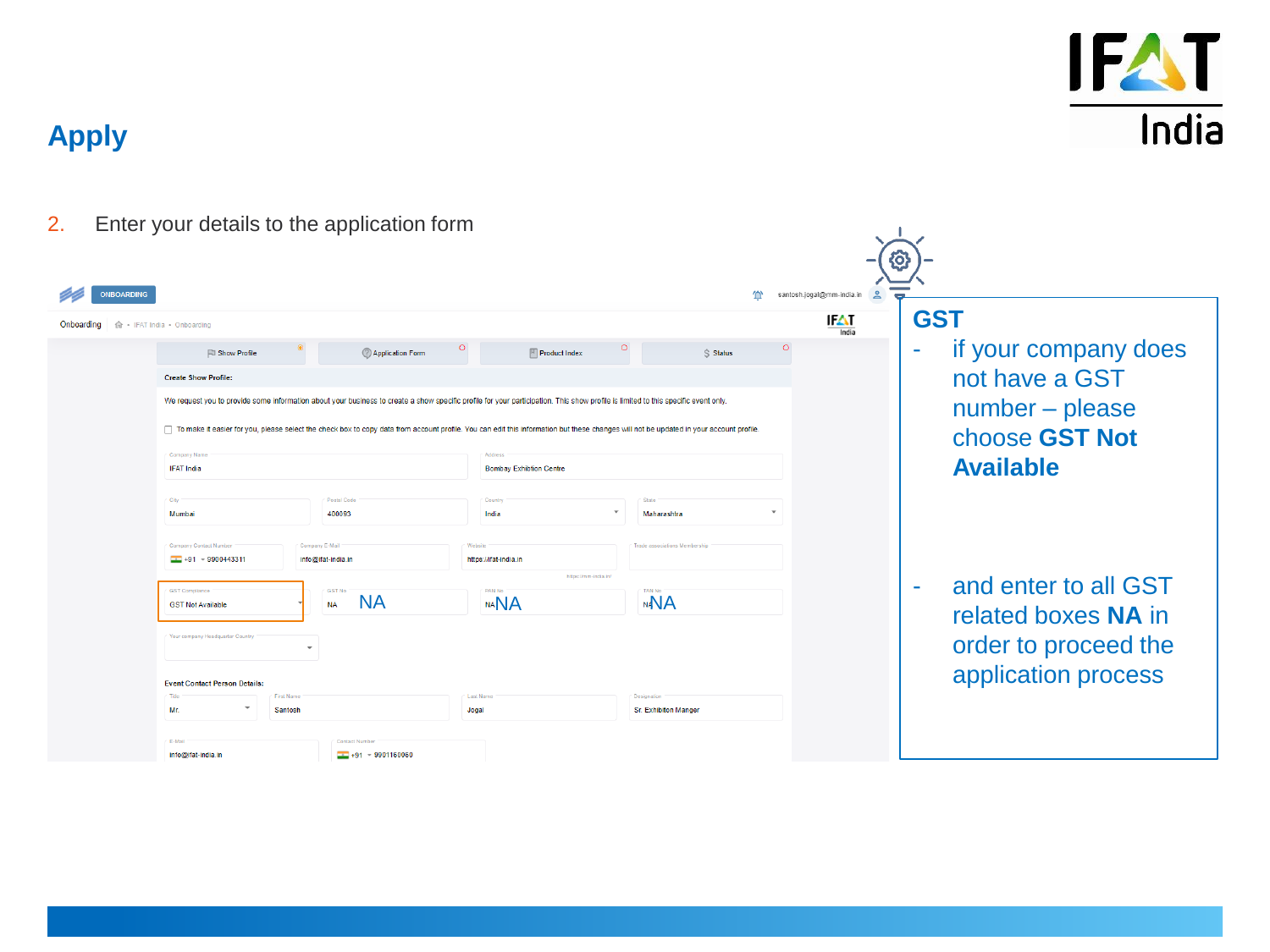

### 2. Enter your details to the application form

| Type of Business (multiple entries possible)                |                                                                                                                                                                                                                                                                                                                                                                                                                                                                                                                                                                    |                               |                                                                                                                                                                                                                                                                                                                                                                                                                                                                                                                                                                                                                                                                                                                                                                                                                                                                                                                                                                                                                                 |                            |                                   |                                                                                                                    |
|-------------------------------------------------------------|--------------------------------------------------------------------------------------------------------------------------------------------------------------------------------------------------------------------------------------------------------------------------------------------------------------------------------------------------------------------------------------------------------------------------------------------------------------------------------------------------------------------------------------------------------------------|-------------------------------|---------------------------------------------------------------------------------------------------------------------------------------------------------------------------------------------------------------------------------------------------------------------------------------------------------------------------------------------------------------------------------------------------------------------------------------------------------------------------------------------------------------------------------------------------------------------------------------------------------------------------------------------------------------------------------------------------------------------------------------------------------------------------------------------------------------------------------------------------------------------------------------------------------------------------------------------------------------------------------------------------------------------------------|----------------------------|-----------------------------------|--------------------------------------------------------------------------------------------------------------------|
| Manufacturer                                                | Dealer<br>$\checkmark$                                                                                                                                                                                                                                                                                                                                                                                                                                                                                                                                             | Importer                      | <b>Distributor</b>                                                                                                                                                                                                                                                                                                                                                                                                                                                                                                                                                                                                                                                                                                                                                                                                                                                                                                                                                                                                              | <b>Service Company</b>     |                                   |                                                                                                                    |
| <b>ONBOARDING</b><br>Onboarding 命 · IFAT India · Onboarding | <b>Fall Show Profile</b>                                                                                                                                                                                                                                                                                                                                                                                                                                                                                                                                           | <sup>2</sup> Application Form | $\blacksquare$ Product Index                                                                                                                                                                                                                                                                                                                                                                                                                                                                                                                                                                                                                                                                                                                                                                                                                                                                                                                                                                                                    | 伫<br>$\circ$<br>$S$ Status | santosh.jogal@mm-india.in<br>IFAT | <b>Exhibition Sectors</b><br>linked to Product Index later -<br>$\tilde{\phantom{a}}$<br>multiple choices possible |
|                                                             | <b>Exhibitor Application Form:</b><br>Please select an option of your participation in IFAT India:<br>○ Online ● ○ Hybrid ● ○ Onsite<br>Have you participated in the previous edition of IFAT India?<br>$\bigcap$ Yes $\bigcap$ No<br>Please select your region:<br>$( )$ Regional<br>() International<br>products.)<br>1. Hydraulic engineering and well construction<br>3. Water supply and sewerage systems<br>5. Generating energy from waste materials<br>7. Decontamination of old sites / soil treatment<br>9. Measuring, control and laboratory technology |                               | Please fill in the below details and submit your application. The organiser will review your application and will approve or reject based on your submission. The status of application can be reviewed in<br>the Review Application Status menu. Once the application is approved the next steps will be enabled. Rejected applications can re-apply with necessary updated information.<br>We shall be presenting exhibits and/or services, which belong to the following product group(s) in the IFAT India product index. This information is necessary for correct space<br>allocations. (But request you to limit your selections only on product groups that your products represent. This will help the search engine to refine the results more accurate when the buyers search for<br>2. Water and sewage treatment<br>4. Solid waste management and recycling<br>6. Energy efficiency technologies, services and products<br>8. Air pollution control and noise reduction<br>10. Environment management and services |                            |                                   |                                                                                                                    |
|                                                             | 11. Science, research, technology transfer<br>Which sectors do you supply?                                                                                                                                                                                                                                                                                                                                                                                                                                                                                         |                               |                                                                                                                                                                                                                                                                                                                                                                                                                                                                                                                                                                                                                                                                                                                                                                                                                                                                                                                                                                                                                                 |                            |                                   |                                                                                                                    |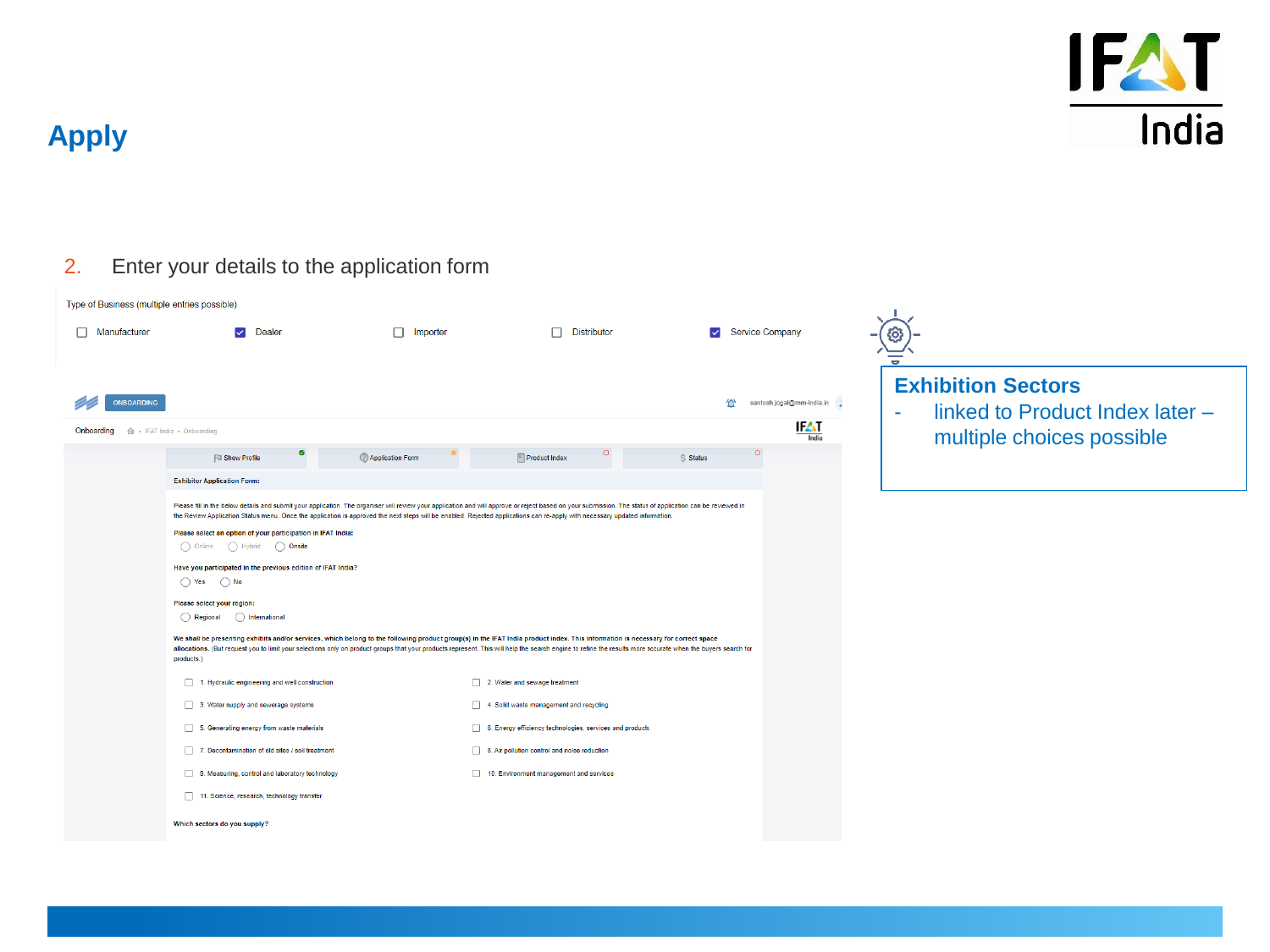

### 2. Enter your details to the application form

| <b>NBOARDING</b> |                                                                                                                                                                                                                                                                                                      |                                                                    |               |                                                                                                                                                                                                                                                    |                    |            | santosh.jogal@mm-india.in |  |  |  |
|------------------|------------------------------------------------------------------------------------------------------------------------------------------------------------------------------------------------------------------------------------------------------------------------------------------------------|--------------------------------------------------------------------|---------------|----------------------------------------------------------------------------------------------------------------------------------------------------------------------------------------------------------------------------------------------------|--------------------|------------|---------------------------|--|--|--|
| Onboarding       | 命 · IFAT India · Onboarding                                                                                                                                                                                                                                                                          |                                                                    |               |                                                                                                                                                                                                                                                    |                    |            | IFAT<br>India             |  |  |  |
|                  | $\bullet$<br><b>El Show Profile</b>                                                                                                                                                                                                                                                                  | 2 Application Form                                                 | o             | $\mathbb{F}$ Product Index                                                                                                                                                                                                                         | $\bullet$          | $S$ Status |                           |  |  |  |
|                  | <b>Application Status: INITIATED</b>                                                                                                                                                                                                                                                                 |                                                                    |               |                                                                                                                                                                                                                                                    |                    |            |                           |  |  |  |
|                  | Your application process is initiated. Please submit the application for the organizer to review. The review process will take minimum of 7 working days from the date of submission. You can't edit the<br>application once it is submitted to the organizer, so please review it before submission |                                                                    |               |                                                                                                                                                                                                                                                    |                    |            |                           |  |  |  |
|                  | <b>Application Number</b>                                                                                                                                                                                                                                                                            | <b>Show Name</b>                                                   | Format        | Region                                                                                                                                                                                                                                             | Date of Submission |            |                           |  |  |  |
|                  | IFAT-2022_Stallbooking_App_71401                                                                                                                                                                                                                                                                     | <b>IFAT India</b>                                                  | Onsite        | Regional                                                                                                                                                                                                                                           |                    |            |                           |  |  |  |
|                  |                                                                                                                                                                                                                                                                                                      | (Once the application is submitted it cannot be deleted or edited) | <b>SUBMIT</b> |                                                                                                                                                                                                                                                    | Q                  |            |                           |  |  |  |
|                  |                                                                                                                                                                                                                                                                                                      |                                                                    |               | <b>Edit your application</b><br>Please note once you submit your application<br>you can't edit it anymore. If you would like to<br>review your application before submitting the<br>same, you can click on edit and go through the<br>pages again. |                    |            |                           |  |  |  |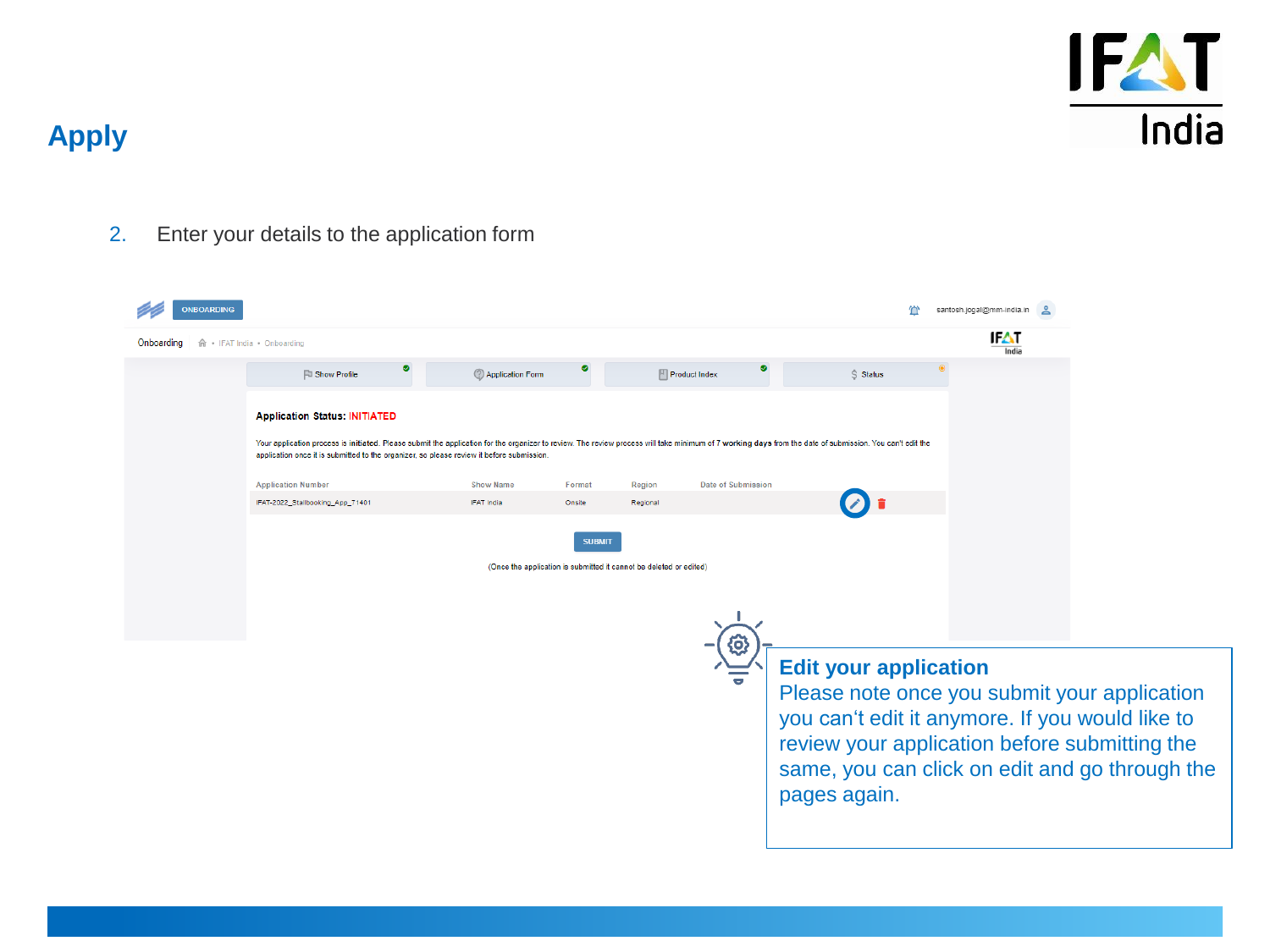

**Enter your details to the application form** 

### **Don't forget to submit your application -> your application will be sent to the project team for approval:**

| <b>ONBOARDING</b>                      |                                                                                                                                                                                                                                                                                                       |                    |                                                                  |                                                 | 伫<br>santosh.jogal@mm-india.in             |                                                                                                                                                                                         |               |                                                                                                                                                                                                           |
|----------------------------------------|-------------------------------------------------------------------------------------------------------------------------------------------------------------------------------------------------------------------------------------------------------------------------------------------------------|--------------------|------------------------------------------------------------------|-------------------------------------------------|--------------------------------------------|-----------------------------------------------------------------------------------------------------------------------------------------------------------------------------------------|---------------|-----------------------------------------------------------------------------------------------------------------------------------------------------------------------------------------------------------|
| Onboarding 命 · IFAT India · Onboarding |                                                                                                                                                                                                                                                                                                       |                    |                                                                  |                                                 | IFAT<br>India                              |                                                                                                                                                                                         |               |                                                                                                                                                                                                           |
|                                        | ۰<br><b>Fill Show Profile</b>                                                                                                                                                                                                                                                                         | @ Application Form | ۰<br>$\blacksquare$ Product Index                                | $\bullet$<br>$$$ Status                         |                                            |                                                                                                                                                                                         |               |                                                                                                                                                                                                           |
|                                        | <b>Application Status: INITIATED</b>                                                                                                                                                                                                                                                                  |                    |                                                                  |                                                 |                                            |                                                                                                                                                                                         |               |                                                                                                                                                                                                           |
|                                        | Your application process is initiated. Please submit the application for the organizer to review. The review process will take minimum of 7 working days from the date of submission. You can't edit the<br>application once it is submitted to the organizer, so please review it before submission. |                    |                                                                  |                                                 |                                            |                                                                                                                                                                                         |               |                                                                                                                                                                                                           |
|                                        | <b>Application Number</b>                                                                                                                                                                                                                                                                             | <b>Show Name</b>   | Format<br>Region                                                 | Date of Submission                              |                                            |                                                                                                                                                                                         |               |                                                                                                                                                                                                           |
|                                        | IFAT-2022_Stallbooking_App_71401                                                                                                                                                                                                                                                                      | IFAT India         | Onsite<br>Regional                                               | $\angle$ 0                                      |                                            |                                                                                                                                                                                         |               |                                                                                                                                                                                                           |
|                                        |                                                                                                                                                                                                                                                                                                       | (Once the applica  | SUBMIT<br>ubmitted it cannot be deleted or edited)<br>ONBOARDING | Onboarding 命 · bauma CONEXPO INDIA · Onboarding |                                            |                                                                                                                                                                                         |               | 位                                                                                                                                                                                                         |
|                                        |                                                                                                                                                                                                                                                                                                       |                    |                                                                  | ø<br><b>El Show Profile</b>                     | $\bullet$<br><sup>2</sup> Application Form | ●<br>$\boxed{\phantom{a}}$ Product Index                                                                                                                                                | Demo Area     | ø<br>S Status                                                                                                                                                                                             |
|                                        |                                                                                                                                                                                                                                                                                                       |                    |                                                                  | <b>Application Status: WAITING FOR APPROVAL</b> |                                            | so please review it before submission. In case if you have submitted the application and would want to revoke the submission, please do write to the organizer at support@mmiconnect.in |               | Congratulations! Your application is submitted. The review process will take minimum of 7 working days from the date of submission. You can't edit the application once it is submitted to the organizer, |
|                                        |                                                                                                                                                                                                                                                                                                       |                    |                                                                  | <b>Application Number</b>                       | <b>Show Name</b>                           | Format                                                                                                                                                                                  | Region        | Date of Submission                                                                                                                                                                                        |
|                                        |                                                                                                                                                                                                                                                                                                       |                    |                                                                  | BCI-2023_Stallbooking_App_296                   | bauma CONEXPO INDIA                        | Onsite                                                                                                                                                                                  | International | Feb 8, 2022                                                                                                                                                                                               |
|                                        |                                                                                                                                                                                                                                                                                                       |                    |                                                                  |                                                 |                                            |                                                                                                                                                                                         |               |                                                                                                                                                                                                           |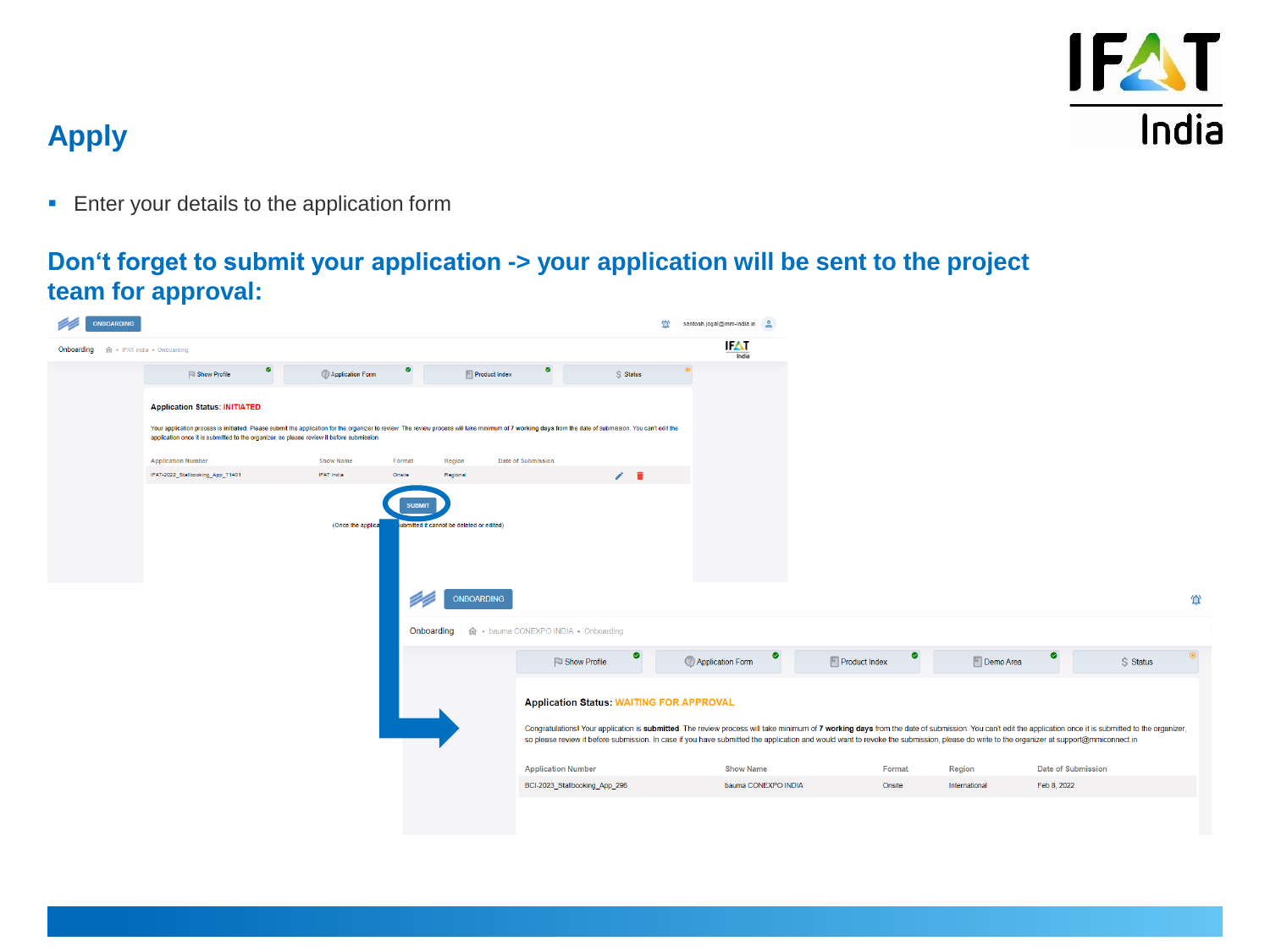

- 3. You receive confirmation e-mail that application was submitted sucessfully
- 4. You receive confirmation e-mail that application is approved
- 5. Click on the link in the e-mail and select the package you would like to book, eg. online basic package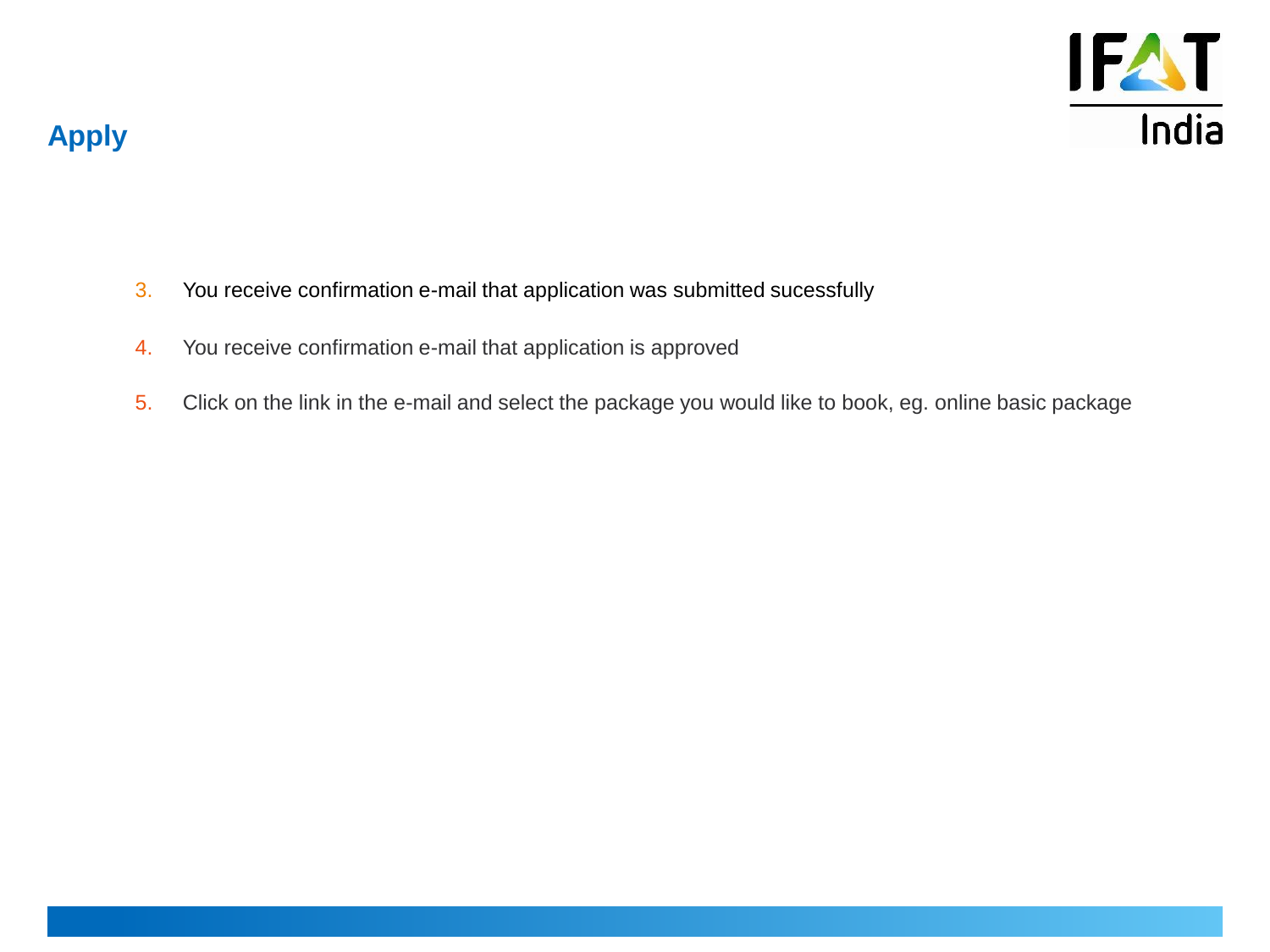

### **Download Invoice**

- **•** View and download proforma invoice.
- **·** The exhibitor will receive the 100% proforma invoice immediately, after we receive the application.